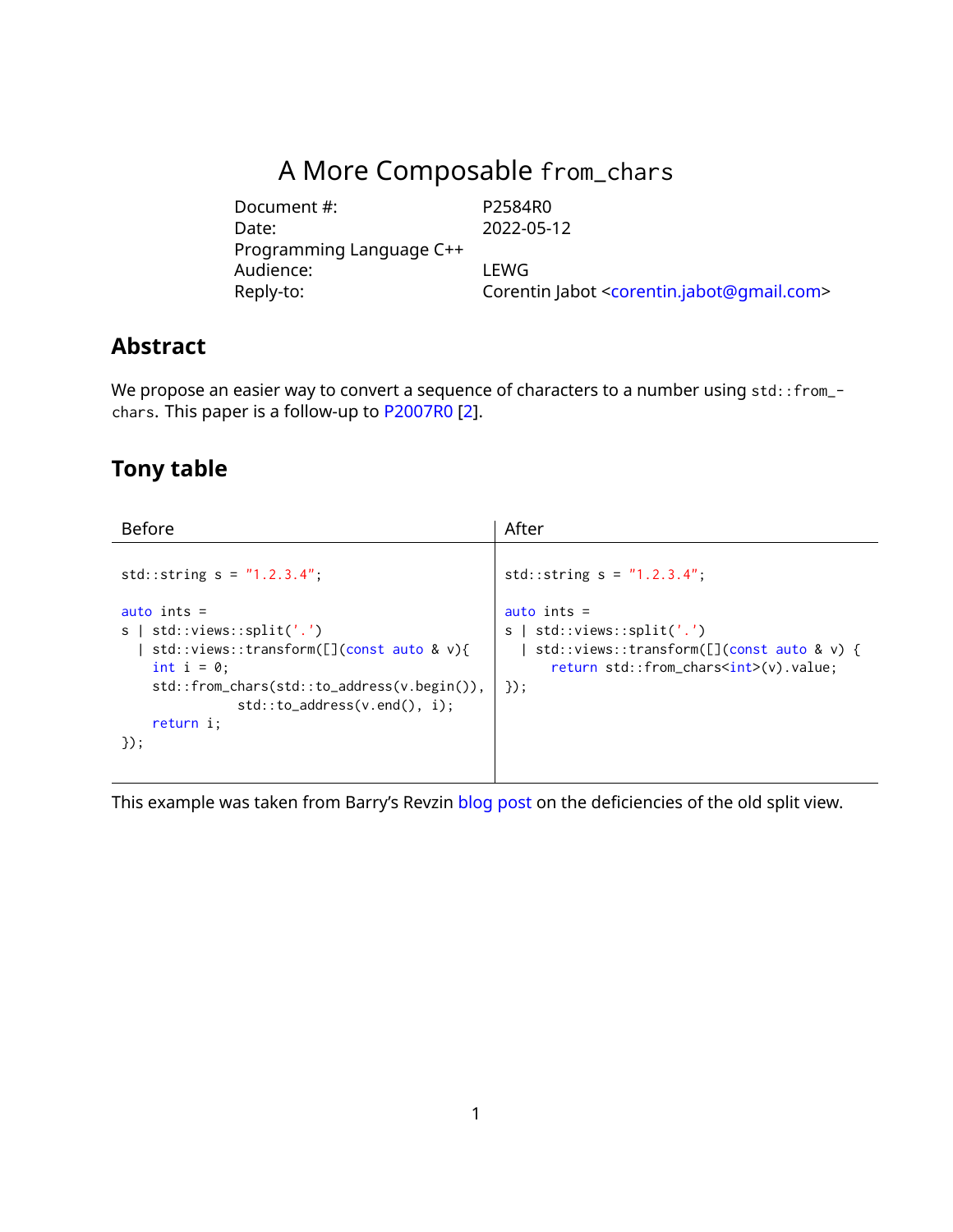# **Motivation and design**

We propose to add new from\_chars overloads with the aim of simplifying the use of the interface and making it more composable.

#### **Proposed interface**

template <floating\_point T>

```
template <typename T>
struct from_chars_result_range {
   T value;
   std::errc ec;
   std::span<const char> unparsed;
};
template <integral T>
requires (!std::same_as<br/>bool, T>)
constexpr from_chars_result_range<T> from_chars(std::span<const char> rng, int base = 10);
```

```
from_chars_result_range<T> from_chars(std::span<const char> rng, chars_format fmt = chars_format::general);
```
#### **from\_chars should take a range rather than a pair of pointers**

As explained in [P2007R0](https://wg21.link/P2007R0) [\[2\]](#page-7-0), a correct use of from\_chars with any kind of range call for

```
std::from_chars(std::to_address(std::ranges::begin(rng)), std::to_address(std::ranges::end(rng)), out);
```
This is because:

- The iterators may not be pointers
- The range may be contiguous but not sized (so data(), data()+size() isn't an option).

It's a lot of subtleties and verbosity for a relatively common interface.

#### **from\_chars should return its result by value**

Having the converted value as part of the return type gives more opportunity for composition. For example, it allows patterns such as:

if(auto [value, ec,  $\Box$ ] = std::from\_chars<int>(range); ec == std::errc()) {}

To achieve that, the proposed from\_chars overloads take the desired output type as a template parameter and return a from\_chars\_result\_range object that contains the value in addition to the error and the remainder of the string.

#### **span vs string\_view vs contiguous\_range**

This proposal uses span<const char>. This is because [P2499R0](https://wg21.link/P2499R0) [\[4\]](#page-7-1), by making string\_view's string\_view range constructor explicit, makes using it in contexts where we want to accept any range of char more tedious than it needs to be and less composable.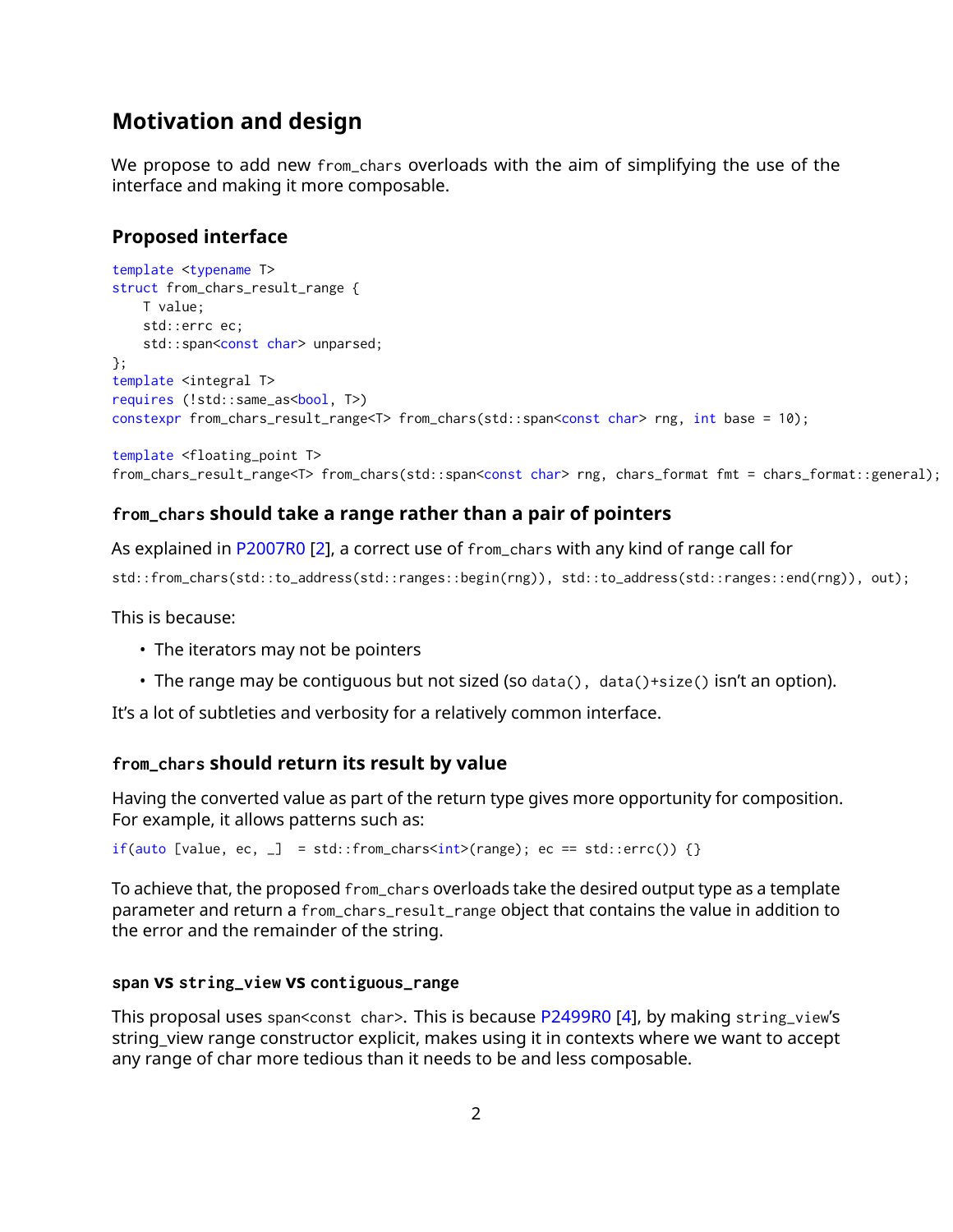Ultimately, whether we choose span<const char> or string\_view depends on whether we think the range case is more commone than the const char\* use case.

Using contiguous\_range over span has very little benefits. The proposed design uses span in its returned object anyway (to store the remaining range), so it would not save on headers inclusion, and <span> is a very small header anyway,

#### **Header**

During previous discussions, there were some concerns that this would impact compile times. In the meantime we:

- Made from\_chars constexpr, leading to potentially bigger header
- Standardized header units and a std module.

#### **from\_chars\_result\_range is not comparable**

The rationale to make from\_chars\_result [\(P1191R0](https://wg21.link/P1191R0) [\[3\]](#page-7-2)) is unclear, and [it has been regarded as](https://lists.isocpp.org/lib/2021/11/21141.php) [a bad move.](https://lists.isocpp.org/lib/2021/11/21141.php) Indeed, it is unclear what the invariant of from\_chars\_result is. We do, therefore, not propose to make the new from\_chars\_result\_range type comparable, especially in the absence of good rationale.

#### **But from\_chars is intended as a low level interface!**

from\_chars is efficient, correct and usable portably. That doesn't means it should be hard to use. The proposed interface doesn't make from\_chars less usable, quite the contrary, and that's a good thing. It's not because a facility is "low-level" that it should be gratuitously expert-friendly.

#### **Alternative design using std::expected**

The proposed interface doesn't force to check a value was parsed. An alternative could be to use std::expected to encourage a correct by construction use of the API.

```
template <typename T>
struct from_chars_result_range {
    T value;
    std::span<const char> unparsed = \{\};
   // This constructor is required because of the requirements of value_or
    // wgich checks for convertibility rather than constructibility.
    from_chars_result_range(T value, std::span<const char> unparsed = \{\}): value(value), unparsed(unparsed){};
   // easy access to the value
   operator T() const { return value; };
};
```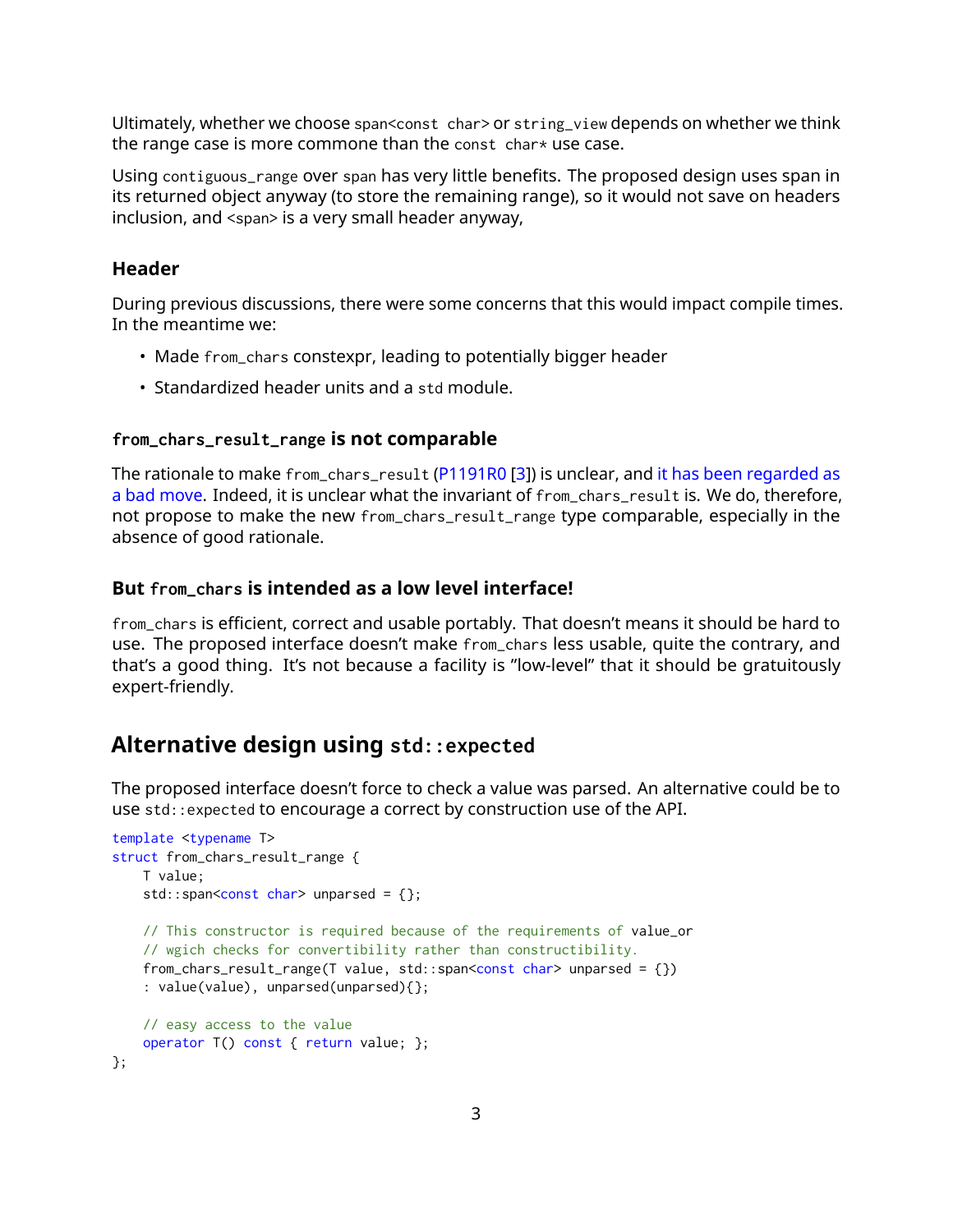```
constexpr
expected<from_chars_result_range<T>, errc> from_chars(span<const char> rng, int base = 10);
template <std::floating_point T>
```

```
std::expected<from_chars_result_range<T>, std::errc>
from_chars(std::span<const char> rng, std::chars_format fmt = std::chars_format::general);
```
This interface would be harder to misuse and would encourage checking for errors. It turns out to be pretty nice to use too, and I would encourage LEWG to consider this design. The one drawback is the reliance on the expected header.

We could simplify this version of from\_chars\_result\_range be lifting convetibility requirements on value\_or, like explored in [P2218R0](https://wg21.link/P2218R0) [\[1\]](#page-7-3).

```
int main() {
    assert(from_{char}sint>("123").value_or(0) == 123);
    assert(from_chars<int>("cafe", 16).value_or(0) == 0xcafe);
    assert(from_{char}<int>("safe") .value_{or}(42) == 42);if(auto parsed = from_chars<int>("123!!"); parsed) {
        auto [value, left] = \astparsed;
        assert(value == 123);assert(std::ranges::equal(left, "!!"));
    }
}
```
By making from\_chars\_result\_range<T> convertible to T we allow people who don't need this information to ignore it.

# **Question for LEWG**

- Do we like the general direction?
- Do we prefer the version with expected or the one without?

# **Implementation experience**

The new overloads are specified to wrap the existing one, so this proposal presents no particular implementation complexity. A prototype can be found on [Compiler Explorer.](https://godbolt.org/z/rnxE1o9Ma)

The alternative design using std:: expected is also demoed [here.](https://godbolt.org/z/c5McG9TTd)

# **Wording (for the design without expected)**

**?Header <charconv> synopsis [charconv.syn]**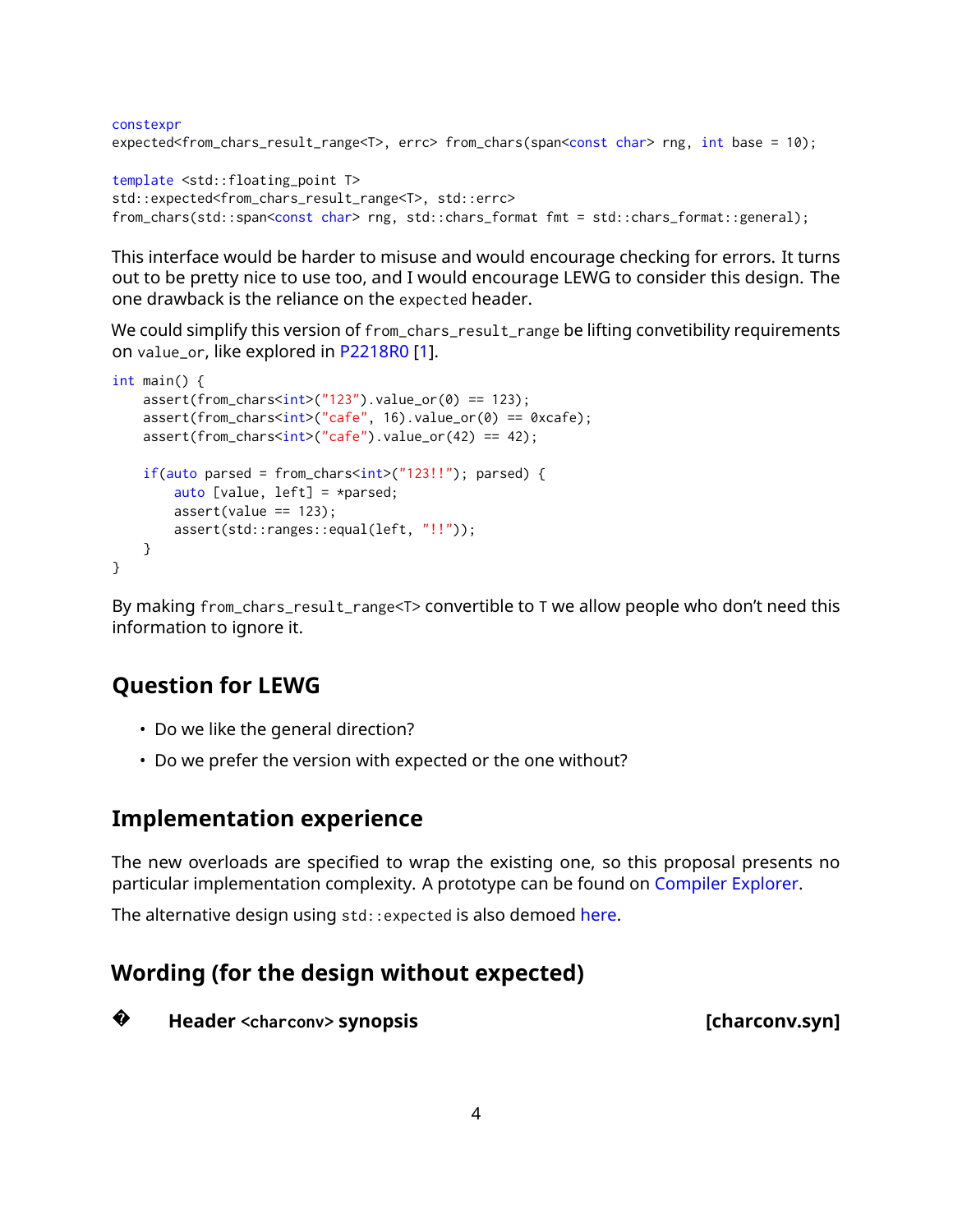```
namespace std {
    // floating-point format for primitive numerical conversion
    enum class chars_format {
        scientific = unspecified,
        fixed = unspecified,
       hex = unspecified,
       general = fixed | scientific\textbf{}
    };
    // ??, primitive numerical output conversion
    struct to_chars_result {
       char* ptr;
       errc ec;
        friend bool operator==(const to_chars_result&, const to_chars_result&) = default;
    };
    to_chars_result to_chars(char* first, char* last, see below value, int base = 10);
    to_chars_result to_chars(char* first, char* last, bool value, int base = 10) = delete;
    to_chars_result to_chars(char* first, char* last, float value);
    to_chars_result to_chars(char* first, char* last, double value);
    to_chars_result to_chars(char* first, char* last, long double value);
    to_chars_result to_chars(char* first, char* last, float value, chars_format fmt);
    to_chars_result to_chars(char* first, char* last, double value, chars_format fmt);
    to_chars_result to_chars(char* first, char* last, long double value, chars_format fmt);
    to_chars_result to_chars(char* first, char* last, float value,
    chars_format fmt, int precision);
    to_chars_result to_chars(char* first, char* last, double value,
    chars_format fmt, int precision);
    to_chars_result to_chars(char* first, char* last, long double value,
    chars_format fmt, int precision);
    // ??, primitive numerical input conversion
    struct from_chars_result {
       const char* ptr;
        errc ec;
        friend bool operator==(const from_chars_result&, const from_chars_result&) = default;
    };
    template <integral T>
    struct from_chars_result_range {
       T value;
        std::errc ec;
        std::span<const char> unparsed;
```

```
};
```
from\_chars\_result from\_chars(const char\* first, const char\* last, see below& value, int base = 10);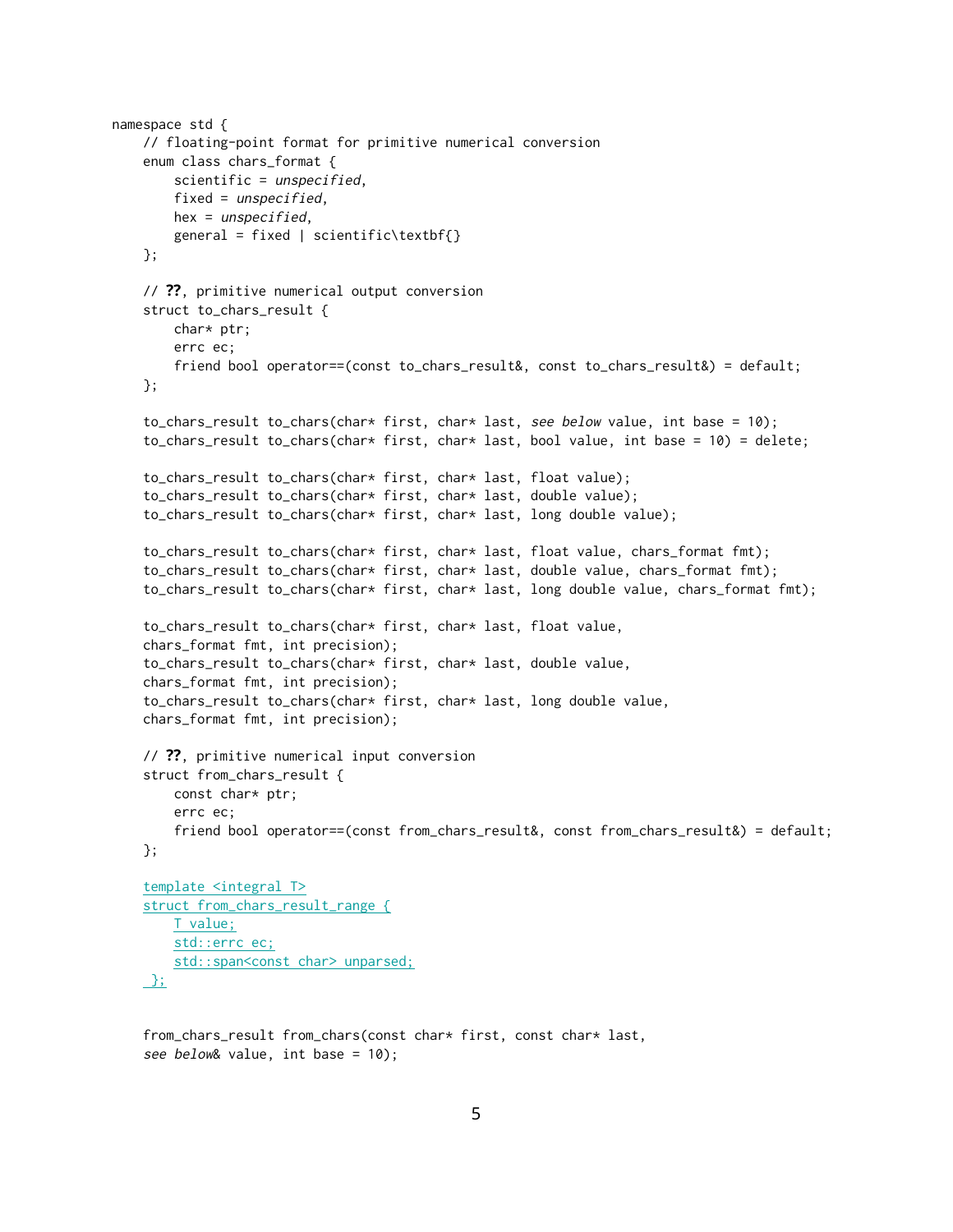```
template <typename T>
constexpr from_chars_result_range<T> from_chars(std::string_view rng, int base = 10)
from_chars_result from_chars(const char* first, const char* last, float& value,
chars_format fmt = chars_format::general);
from_chars_result from_chars(const char* first, const char* last, double& value,
chars_format fmt = chars_format::general);
from_chars_result from_chars(const char* first, const char* last, long double& value,
chars_format fmt = chars_format::general);
template <typename T>
from_chars_result_range<T> from_chars(std::span<const char> rng,
                                      chars_format fmt = chars_format::general);
```
}

The type chars\_format is a bitmask type with elements scientific, fixed, and hex.

The types to\_chars\_result, from\_chars\_result\_range, and from\_chars\_result have the data members and special members specified above. They have no base classes or members other than those specified.

#### **?Primitive numeric input conversion [charconv.from.chars]**

All functions named from\_chars analyze the string [first, last) for a pattern, where [first, last) is required to be a valid range. If no characters match the pattern, value is unmodified, the member ptr of the return value is first and the member ec is equal to errc::invalid\_argument. [ *Note:* If the pattern allows for an optional sign, but the string has no digit characters following the sign, no characters match the pattern. *— end note* ] Otherwise, the characters matching the pattern are interpreted as a representation of a value of the type of value. The member ptr of the return value points to the first character not matching the pattern, or has the value last if all characters match. If the parsed value is not in the range representable by the type of value, value is unmodified and the member ec of the return value is equal to errc::result\_out\_of\_range. Otherwise, value is set to the parsed value, after rounding according to round\_to\_nearest, and the member ec is value-initialized.

```
from_chars_result from_chars(const char* first, const char* last,
see below& value, int base = 10);
```
*Preconditions:* base has a value between 2 and 36 (inclusive).

*Effects:* The pattern is the expected form of the subject sequence in the "C" locale for the given nonzero base, as described for strtol, except that no "0x" or "0X" prefix shall appear if the value of base is 16, and except that '-' is the only sign that may appear, and only if value has a signed type.

*Throws:* Nothing.

*Remarks:* The implementation shall provide overloads for all signed and unsigned integer types and char as the referenced type of the parameter value.

template <typename T> constexpr from\_chars\_result\_range<T> from\_chars(std::span<const char> rng, int base = 10)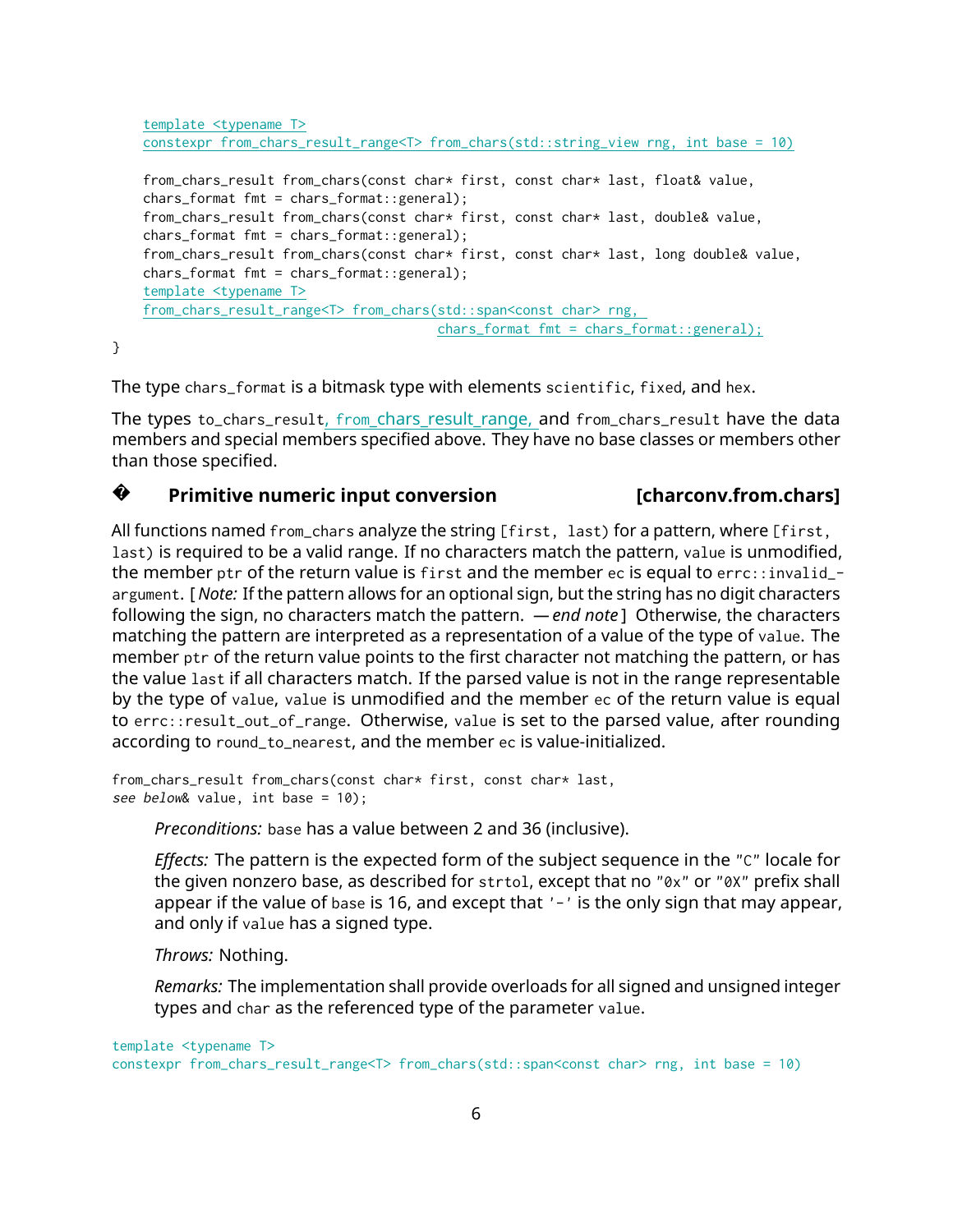*Constraints:* T models std::integral and std::same\_as<T, bool> is false.

*Preconditions:* base has a value between 2 and 36 (inclusive).

*Effects:* Equivalent to

```
T out;
auto res = from_chars(to_address(rng.begin()), to_address(rng.end()), out, base);
return {out, res.ec, rng.subspan(res.ptr - rng.data())};
```
#### *Throws:* Nothing.

```
from_chars_result from_chars(const char* first, const char* last, float& value,
chars_format fmt = chars_format::general);
from_chars_result from_chars(const char* first, const char* last, double& value,
chars_format fmt = chars_format::general);
from_chars_result from_chars(const char* first, const char* last, long double& value,
chars_format fmt = chars_format::general);
```
*Preconditions:* fmt has the value of one of the enumerators of chars\_format.

*Effects:* The pattern is the expected form of the subject sequence in the "C" locale, as described for strtod, except that

- the sign '+' may only appear in the exponent part;
- if fmt has chars\_format::scientific set but not chars\_format::fixed, the otherwise optional exponent part shall appear;
- if fmt has chars\_format::fixed set but not chars\_format::scientific, the optional exponent part shall not appear; and
- if fmt is chars\_format::hex, the prefix "0x" or "0X" is assumed. [ *Example:* The string 0x123 is parsed to have the value 0 with remaining characters x123. *— end example* ]

In any case, the resulting value is one of at most two floating-point values closest to the value of the string matching the pattern.

*Throws:* Nothing.

```
template <typename T>
from_chars_result_range<T> from_chars(std::span<const char> rng, chars_format fmt = chars_format::general)
```
*Constraints:* T models floating\_point.

*Preconditions:* fmt has the value of one of the enumerators of chars\_format.

*Effects:* Equivalent to

```
T res;
auto [ptr, ec] = from_chars(to_address(rng.begin()), to_address(rng.end()), res, base);
return {res, ec, rng.subspan(ptr - rng.data())};
```